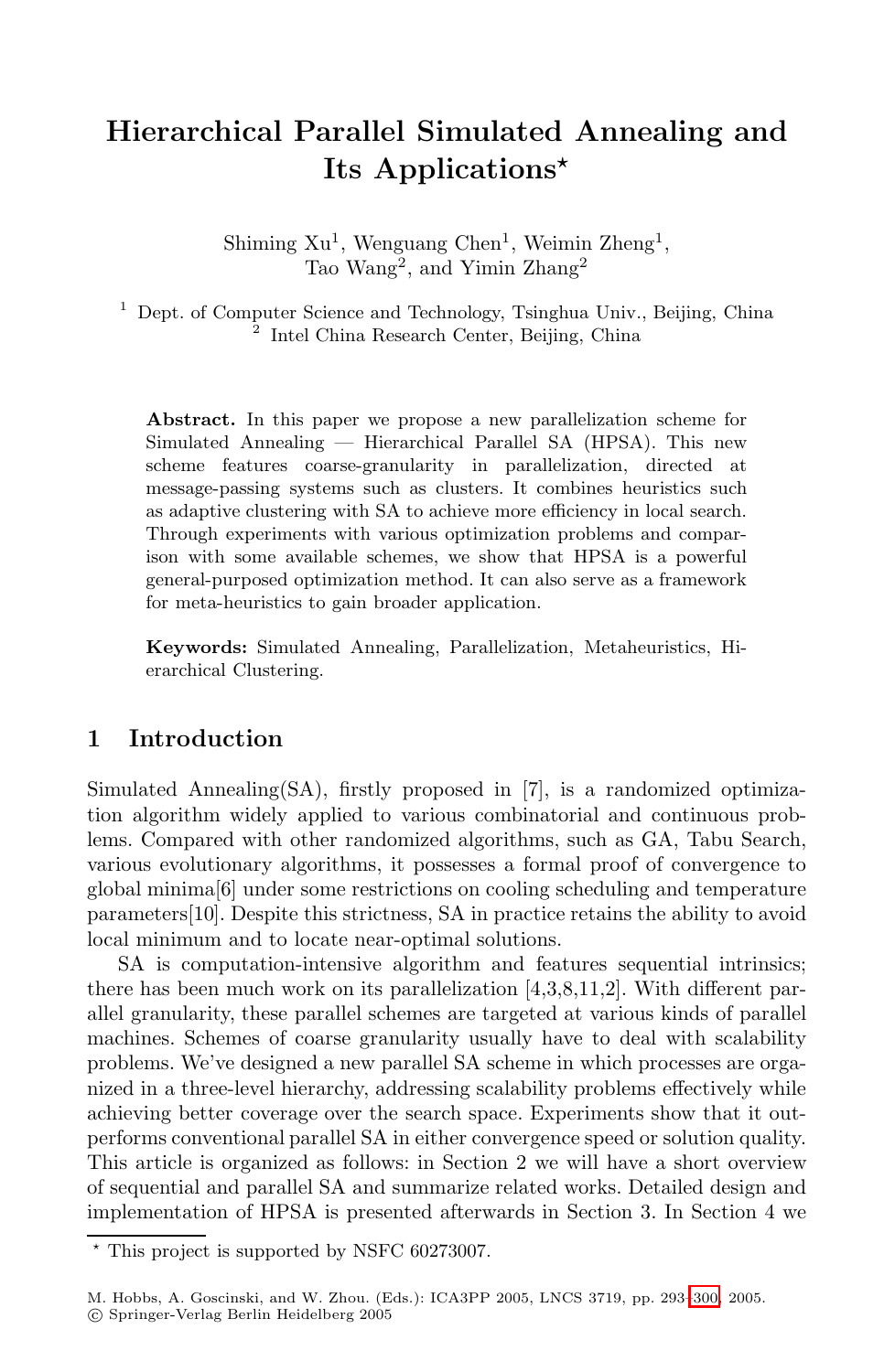294 S. Xu et al.

show HPSA outperforms available parallel SA in either speed or solution quality through various experiments. Finally We conclude that HPSA could serve as a ge[ne](#page-7-0)[r](#page-7-7)[al-p](#page-7-8)urposed optimization scheme and point out our future work.

## **2 Sequential SA and Its Parallelization**

### **2.1 Sequential SA**

Simulated Annealing[7,1,10] is an optimization algorithm in analogy to the annealing process in metallurgy. For a formal description of SA, we give definition over these terms:

 $S$ : Search Space;  $\mathcal{C}ost : \mathcal{S} \to \mathbb{R}$ , Cost Function Defined over  $\mathcal{S}$ ;  $\mathcal{N}: \mathcal{S} \rightarrow 2^{\mathcal{S}}$ , Neighb[or](#page-1-0)hood Function;  $T:$  Temperature,  $T \in \mathbb{R}^+$ .

SA is used to locate a solution  $s_m$  in S that minimize function Cost, given the neighborhood relation N. Usually, N is symmetric over  $S: \forall s \in S, t \in S$ ,  $t \in \mathcal{N}(s) \to s \in \mathcal{N}(t)$ . The basic idea of SA is to find an initial point in S and an initial temperature  $T_0$ , then conduct a random local search process within  $S$  under the control of T. The process carries on until T approaches zero close enough. A basic flow chart of SA is shown in Fig.1.

```
PROCEDURE Sequential SA
BEGIN
  s \leftarrow Initial Solution in S
  T \leftarrow Initial Temperature T_0DO
     DO
           \leftarrow N eighbor(s)
        \Delta C \leftarrow \mathcal{C}ost(s^*) \cdot \mathcal{C}ost(s)IF \Delta C < 0 OR Accept(\Delta C, T) THEN
              s \leftarrow s^*END IF
     UNTIL Equilibrium
     T \leftarrow Decrement(T)UNTIL Frozen
END PROCEDURE
```
**Fig. 1.** Sequen[tia](#page-7-0)l SA

<span id="page-1-0"></span>The outer loop of SA generally deals temperature. It starts from  $T_0$  and terminates when  $T$  is low enough, which also terminates the algorithm. The inner loop(Metropolis Loop) which is conducted under a certain temperature, mainly deals with local search. A solution  $s^*$  in  $\mathcal{N}(s)$ , is generated and judged by  $Cost(s^*)$ . If s<sup>\*</sup> is better, i.e., of lower cost, s is replaced by s<sup>\*</sup>. If it is worse, it is accepted statistically according to the Metropolis criteria[7].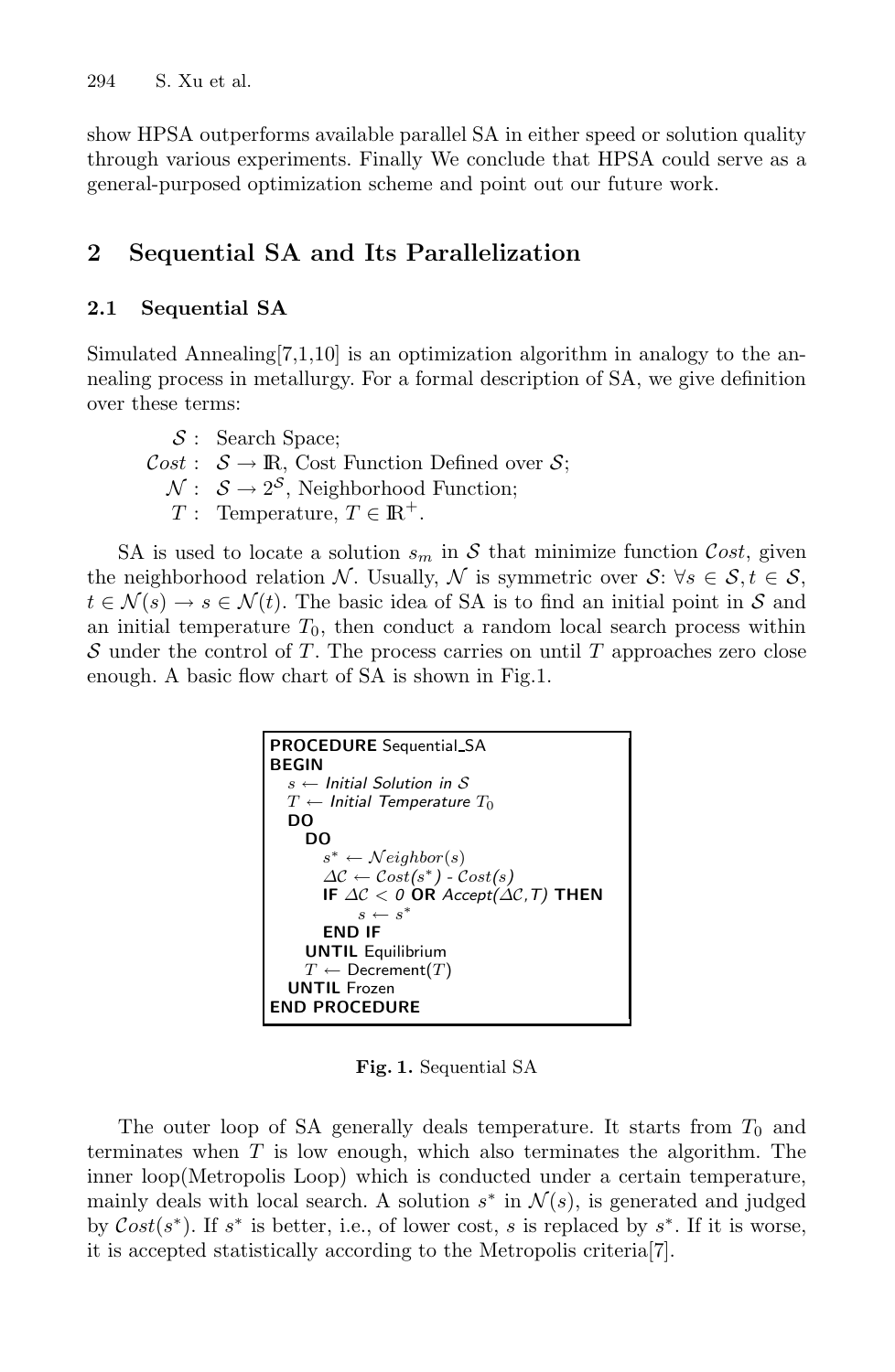#### **2.2 Parallelization of SA**

According to the classification of parallelization of Metaheuristics in [5], parallel schemes [fo](#page-7-2)[r](#page-7-3) [S](#page-7-1)[A](#page-7-5) [fa](#page-7-2)ll into three categories:

- **–** Fine granularity parallelization for inner loop
	- Functional parallelization on move evaluation
	- Data parallelization of multiple-move evaluation
- **–** Paralleliza[tio](#page-7-9)n based on search space partitioning
- **–** Multiple concurrent runs exploring the solution space

Since Type 1 schemes [3,8,4,2,3] feature fine granularity, they fit SMP or SIMD machines. The high communication frequency between processes hampers the effectiveness of such schemes on loosely-coupled systems, such as clusters or even distributed systems. Type 2 schemes require an effective segmentation over the search space so that final output can be summarized directly basing on partial results from concurrent processes[5]. These schemes are problem-dependent, so there's much constraints applying them to general problems. In Type 3 schemes processes are organized in non-intersected subsets, which we call clusters, to conduct search process, while communication between processes follows some patterns. For further description of Type 3 schemes we define:

 $P: \{ p_i | 1 \le i \le N \}, \text{set of processes};$  $\mathcal{C}: \ \{c_i \mid c_i \in 2^{\mathcal{P}}, \ c_i \neq \emptyset, \ \bigcup_i c_i = \mathcal{P}, \ c_i \bigcap c_j = \emptyset \text{ for } i \neq j, \ 1 \leq i, j \leq m\},\$ set of clusters formed from P.

These parallel schemes posses coarse granularity. Each process  $p_i$  in  $P$  initiates with a randomly chosen solution in  $S$  and carries on with its own chain [un](#page-7-10)til SA terminates. During the search process, local information is dynamically interchanged among process clusters  $c_i$  (here we assume  $p_i \in c_j$ ) after all the processes within  $c_i$  has undergone certain steps of tempering, so that processes within  $c_j$  gain a better knowledge of the search space. Usually a solution s' is chosen or created for all the processes within  $c_i$  to carry on instead of their original solutions  $s_i$ . Process clusters could dynamically adapt during the search process.

MMC-PSA in [9] is a representative of Type 3 schemes. In MMC-PSA  $\mathcal{C} \equiv$  $\{P\}$ , i.e., only one constant process set exists. The replacement strategy is to replace solutions of all the processes with the best one  $s_b$ est. While this replacement scheme's intuitively beneficial, currently best solution  $s_b$ est may well be a local minimum. If current solutions of all processes in  $P$  are to be overridden, there's a possibility that processes which may potentially achieve global minimum  $s_m$  are deviated and lose adjacency to  $s_m$ . Given an extra large search space with many local minima, it is more probable for MMC-PSA to get trapped into a local minimum with fair cost, which is not our objective. Also the communication pattern of MMC-PSA does not fit large-scale systems. Especially, in asynchronous MMC-PSA, maintaining a globally accessible best solution is extremely costly in a distributed environment. HPSA is designed with these problems in notion. It's similar to MMC-PSA in that it is also based on multiple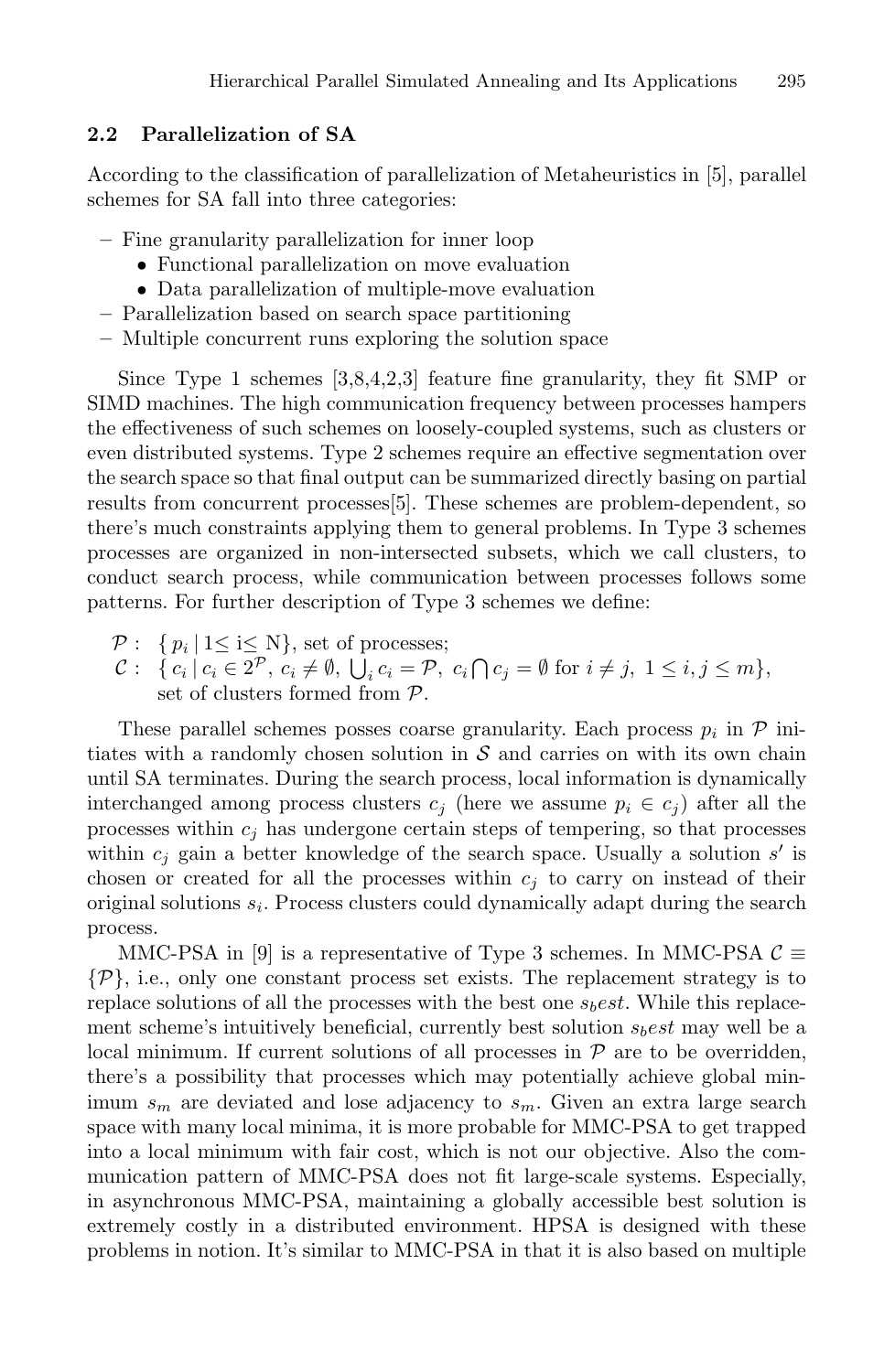chains. Through dividing computation power over potential areas in the search space and confining most communication within process clusters, HPSA solves scalability problems faced by MMC-PSA and other similar schemes.

## **3 Hierarchical Parallel SA**

HPSA is targeted at message passing systems, typically cluster environments. Generally HPSA can be classified as a coarse-grained, i.e., Type 3 scheme. It is similar to MMC-PSA in that it is also based on Multiple Markov Chain. Main design considerations are listed below:

- **–** Processes include P, a set worker processes, and a farmer process;
- $-$  P is dynamically divided into clusters:  $c_i$ 's;
- $-$  Farmer is responsible for dynamically organizing clusters, i.e. changing  $\mathcal{C}$ , to achieve optimal distribution of processes, keeping:
- **–** Processes within the same cluster have adjacent solutions, hence keeping high reachability within each cluster and minimizing the possibility of killing potential ones;
- **–** Communication is either intra-cluster or between cluster and farmer.

## **3.1 Main Structure**

Farmer process is mainly responsible for setting up and maintaining clusters. When the algorithm begins, no cluster exists. Dissociated processes, which do not belong to any cluster report to *farmer* directly. When all processes have reported to farmer, clustering decision is made and processes are informed of the cluster they belong. Each process is uniquely associated with a cluster, which is confined with an MPI communicator. In each cluster a head process is created to report to farmer at intervals about information of local search. Farmer decides to reshuffle clusters when a certain number of clusters have reported to have undergone great changes from their original positions. On the decision of reshuffling, farmer responds cluster heads with a message flag which indicates dismissal, which is broadcasted within the cluster. Processes which have received messages with dismissal flag on will become dissociated and report to farmer afterwards, just like when the algorithm begins. After all the clusters have been noticed of dismissal, *farmer* enters the phase same to the time when the algorithm initiates. A cluster reports to farmer that it's quitting when all of its processes have reported to have ended the annealing processes. When all the clusters have reported quitting, farmer quits, terminating the algorithm.

CommunicationsinHPSAfallintotwocategories:intra-clustercommunication and communication between clusters and farmer. Intra-cluster communication is carried out at the interval of  $n$  tempering iterations. Within a cluster the communication is synchronous, i.e., a process synchronizes with others to find out their best solution. Afterwards, processes will continue local search from this best solution. Under synchronous communication, there's no need to keep record of the globally best solution; also we are free from the overhead of exclusively accessing it.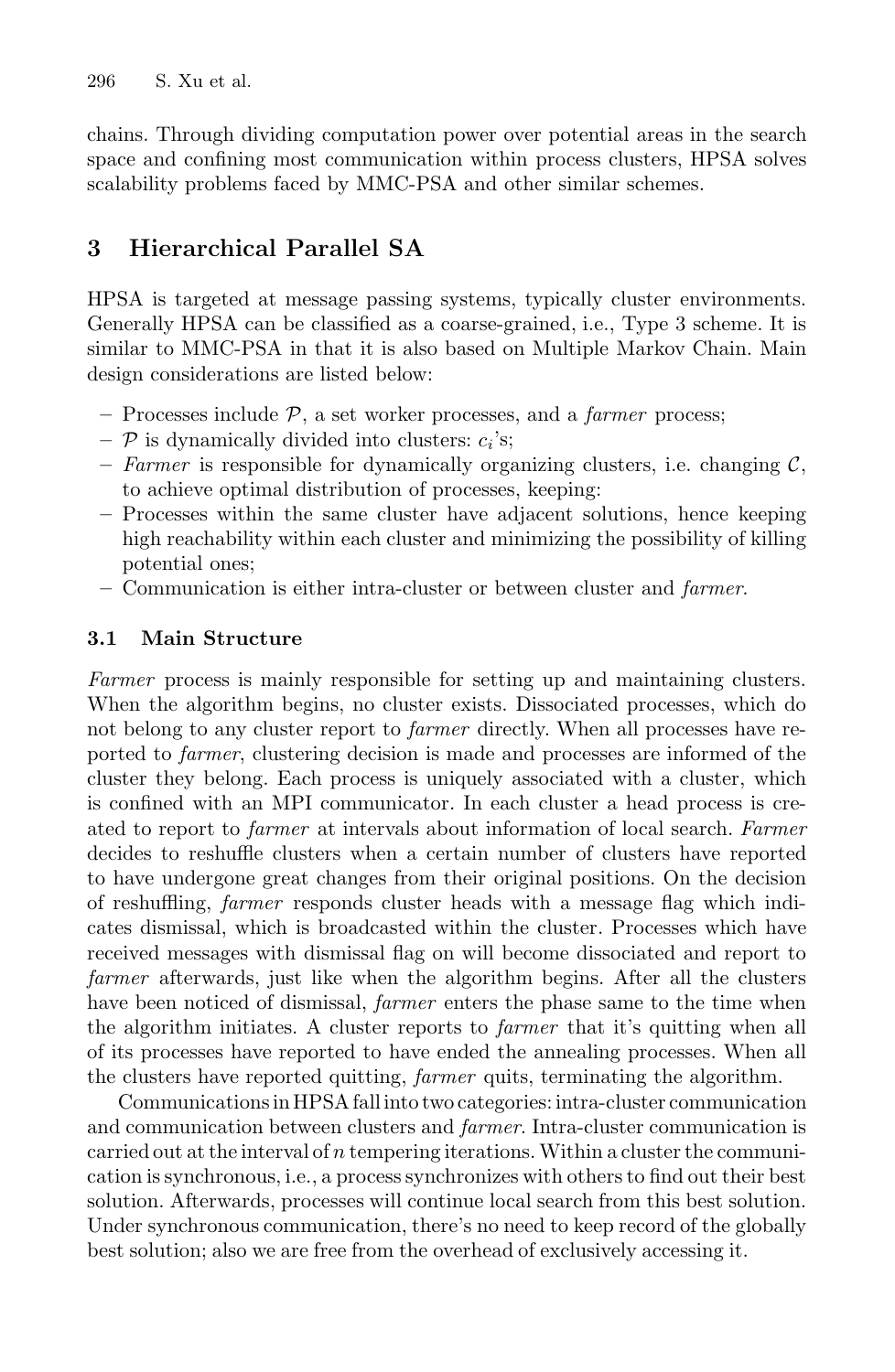Inter-cluster communication is fully asynchronous. Non-associated processes report to farmer as soon as they've reached local equilibrium under current temperature, sending out their current solutions; afterwards they wait for the cluster assignment from farmer. Heads of clusters report to farmer when local synchronization times has reached a threshold. After sending out local information to farmer, head processes wait until farmer replies. Farmer would either reply indicating the cluster to either carry on annealing or dismiss. On receiving dismissal messages, head process would dismiss all its fellow processes within the cluster and they will all enter non-associated state.

All the processes in HPSA are organized into a multiple-level hierarchy. When clusters are formed, it contains three levels: the highest level contains farmer process only; the secondary level contains all cluster head processes; the lowest layer contains ordinary working processes. When clusters are disassociated, it is a two-level structure. Under either mode, communication is controlled within directly-adjacent nodes in the hierarchy.

#### **3.2 Clustering Decision in HPSA**

On farmer we adopt Agglomerative Hierarchical Clustering to organize processes into clusters. So the process of building  $\mathcal C$  can be divided into two steps:

- **–** Building Hierarchical Clustering Tree
- **–** Forming C

Fig.2a is an example of dendrogram of hierarchical clustering. As is shown, configurations to be clustered are labelled from 1 to [12.](#page-7-11) A full tree is formed with internal nodes labelled from 13 to 23, according to their generation time during the clustering process. While conventionally in hierarchical clustering a stop criterion is used to terminate the clustering process, such as cluster count reaches a threshold, in HPSA we decide to build the whole cluster tree since available process count is usually small and not likely to exceed several hundred and the overhead of building the whole tree is trivial. Cluster identification is specific to problems. For problems such as Protein structure prediction in [12], a quantitive threshold may be provided [ba](#page-5-0)sing on experiences. For other problems of implicit distan[ce](#page-5-0) measurement, t[hr](#page-5-0)eshold may be provided heuristically, for example,  $1/10$  *of Radius*.

As for those problems for which no distance threshold is available, other heuristics can be applied to identify clusters. For example, clustering decisions can be made basing on variance changes between different clustering options. For example, clustering decisions can be made basing on the variation series from leaf node up to the root in the clustering tree. See Fig.2 for an example. The variance trajectory of Node−4 in Fig.2a is shown in Fig.2b. Usually the variation series is non-descending. So we can detect one-step changes in variation series and put the clustering barrier between the pair of nodes with greater slope. In the previous example, all the nodes under  $Node - 18$  will form a cluster.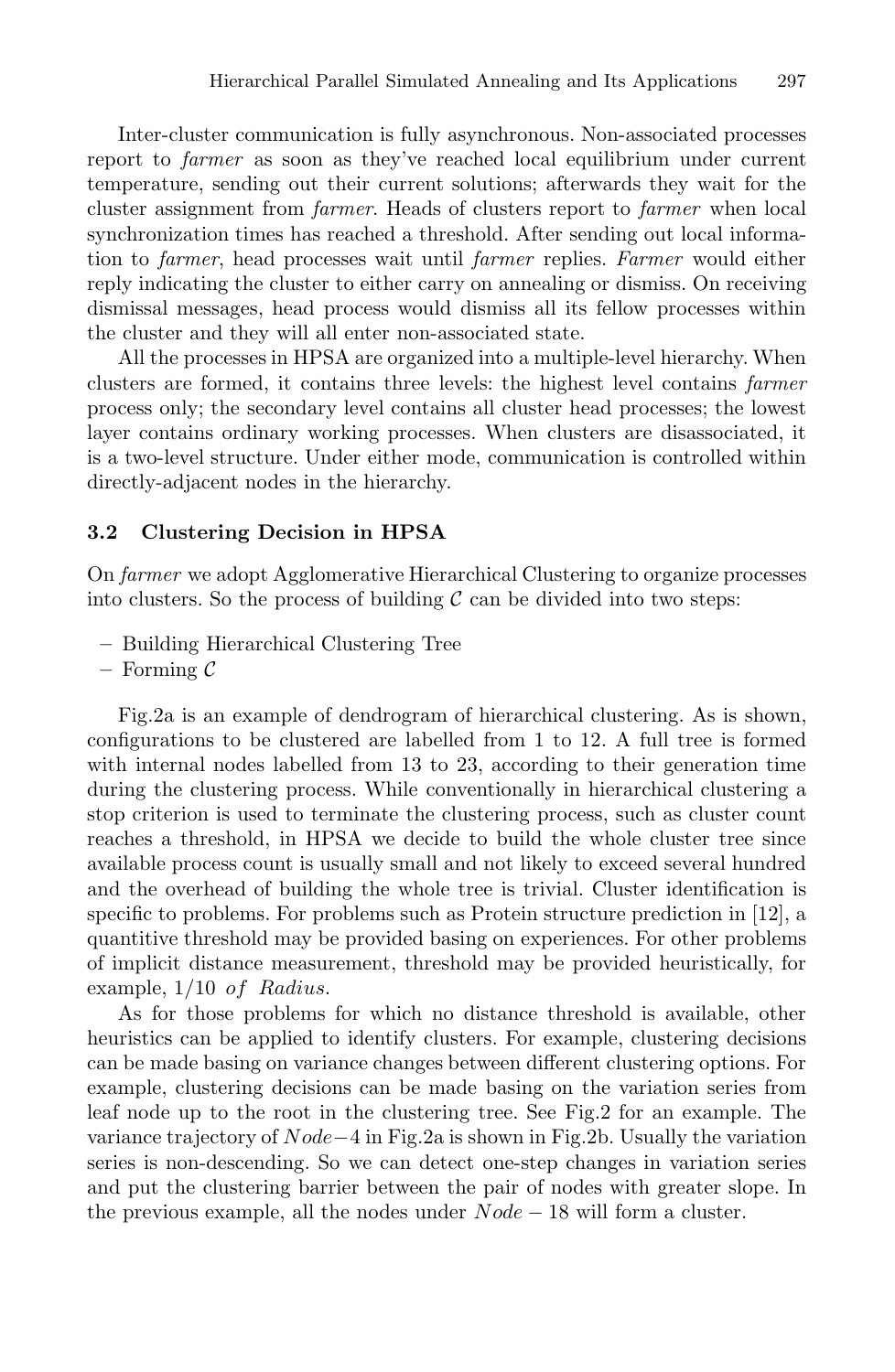298 S. Xu et al.

<span id="page-5-0"></span>

**Fig. 2.** Hierarchical Clustering Example

## **4 Experiments**

## **4.1 Implementation and Configurations**

HPSA is implemented in MPI to support message-passing environments such as clusters. We have tested HPSA over various [T](#page-7-10)[SP](#page-7-4) problems.

For symmetric TSP problems, the definition of neighborhood structure and distance between solutions varies according to implementations. In HPSA we use conventional neighborhood definition for TSP[3]. With this local topology, it requires much computation to attain the distance between solutions. In HPSA we introduce a method to approximate distance between different TSP solutions: the ratio of uncovered cities by common sub-chains among all the cities of two solutions. For comparison we have implemented MMC-PSA [9,11] and MIR-PSA(Multiple Independent Run).

Experiments are carried out on an 8-node cluster, each node featuring 4-way SMP of Pentium-III Xeon 700MHz CPU and 1GB Ram. The software environment is Linux 2.4.20 and mpich-1.2.5. All nodes are connected by 100Mb/s switch. On the cluster totally 64 MPI processes are engaged in the parallel SA, including the [far](#page-6-0)mer process.

#### **4.2 Test Results**

We have randomly picked several TSP benchmarks from TSP-LIB:  $eil101, \, \text{tsp225}, \, \text{ch}150, \, \text{kroA100}$  and  $\text{kroC100},$  with best solutions known. Two aspects of HPSA are evaluated: the First Hit Time(FHT) of a certain cost level and Quality of final result. Table.1 shows the test result of FHT, and cost-levels were selected as 102%,105% and 110%. Since the annealing processes are different only in the initial temperature, so the percentages of FHT in the whole annealing process is listed. The average FHT of 10 independent runs are retrieved from each test suit for HPSA, MMC-PSA and MIR-PSA. We have also tested effects of fixed scheduling on HPSA. Given a fixed initial temperature,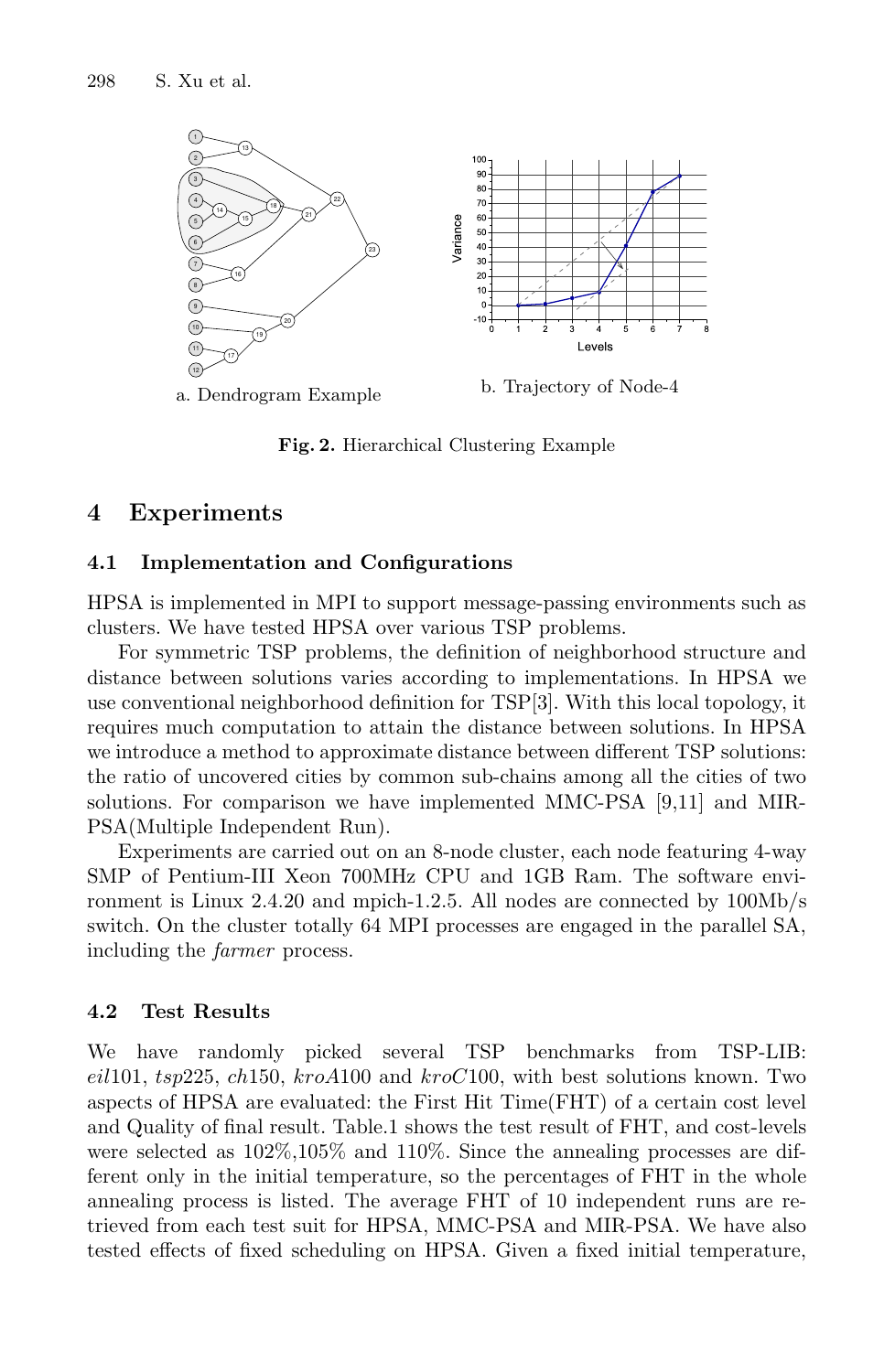

**Fig. 3.** Test Result II

<span id="page-6-1"></span><span id="page-6-0"></span>especially one of a low value, the quenching process would take shorter time. The quality of final result generated by different parallel SA for given problems are listed in Fig.3.

**Table 1.** FHT Results

| <b>FHT</b>                                                                                                                                        | $102\%$ |  |  | $105\%$                                                                                            |  |  | 110\% |  |  |
|---------------------------------------------------------------------------------------------------------------------------------------------------|---------|--|--|----------------------------------------------------------------------------------------------------|--|--|-------|--|--|
| Problem HPSA MMC MIR HPSA MMC MIR HPSA MMC MIR                                                                                                    |         |  |  |                                                                                                    |  |  |       |  |  |
| ch150                                                                                                                                             |         |  |  | $[83.0\%]$ $[83.5\%]$ $[87.0\%]$ $[66.2\%]$ $[64.2\%]$ $[66.3\%]$ $[44.0\%]$ $[44.9\%]$ $[34.6\%]$ |  |  |       |  |  |
| eil101 $\left[69.6\% \right]$ 73.2% $\left[68.2\% \right]$ 57.5% $\left[60.0\% \right]$ 51.9% $\left[44.3\% \right]$ 48.3% $\left[45.9\% \right]$ |         |  |  |                                                                                                    |  |  |       |  |  |
| kroA100 74.8% 77.2% 75.0% 61.2% 62.2% 64.8% 40.1% 37.0% 41%                                                                                       |         |  |  |                                                                                                    |  |  |       |  |  |
| kro $C100$ 70.3% 70.1% 72.0% 57.7% 57.3% 61.4% 42.2% 33.1% 37.2%                                                                                  |         |  |  |                                                                                                    |  |  |       |  |  |
| $\frac{1}{15}$ tsp225 87.7% 93.3 91.0% 79.5% 59.5% 77.0% 50.0% 41.7% 47.8%                                                                        |         |  |  |                                                                                                    |  |  |       |  |  |

From Table.1 we can see that HPSA gains a margin over MMC-PSA and MIR-PSA if we use a lower cost level. But when cost level rises, there are more chances that any of the three may overtake the other two. Also given a fixed schedule, the quality of final result averaged by 10 runs, as is in Fig.3, shows that HPSA outperforms MMC-PSA and MIR-PSA. The fact that MIR-PSA outperforms MMC-PSA is congruent with the tuition that given a low starting temperature, MMC is more likely to kill potential processes.

The running time saved by HPSA is trivial according to our experiment results. Most of the time MMC-PSA and HPSA consume similar amount of time. Through localizing communication by assigning clusters of processes to adjacent processing units, HPSA may gain further timing-advantages over MMC-PSA.

## **5 Conclusion and Future Work**

HPSA is a parallel SA scheme that is located between MMC-PSA and MIR-PSA. By dynamically clustering processes and manage them in a two-level hierarchy, it easily handles the scalability problem most conventional parallel SA schemes face. Through experiments we show that for TSP problems, HPSA gains advantages over MMC-PSA and MIR-PSA on the large. With further growth of distributed systems, HPSA is a more promising algorithm among parallel SA schemes.